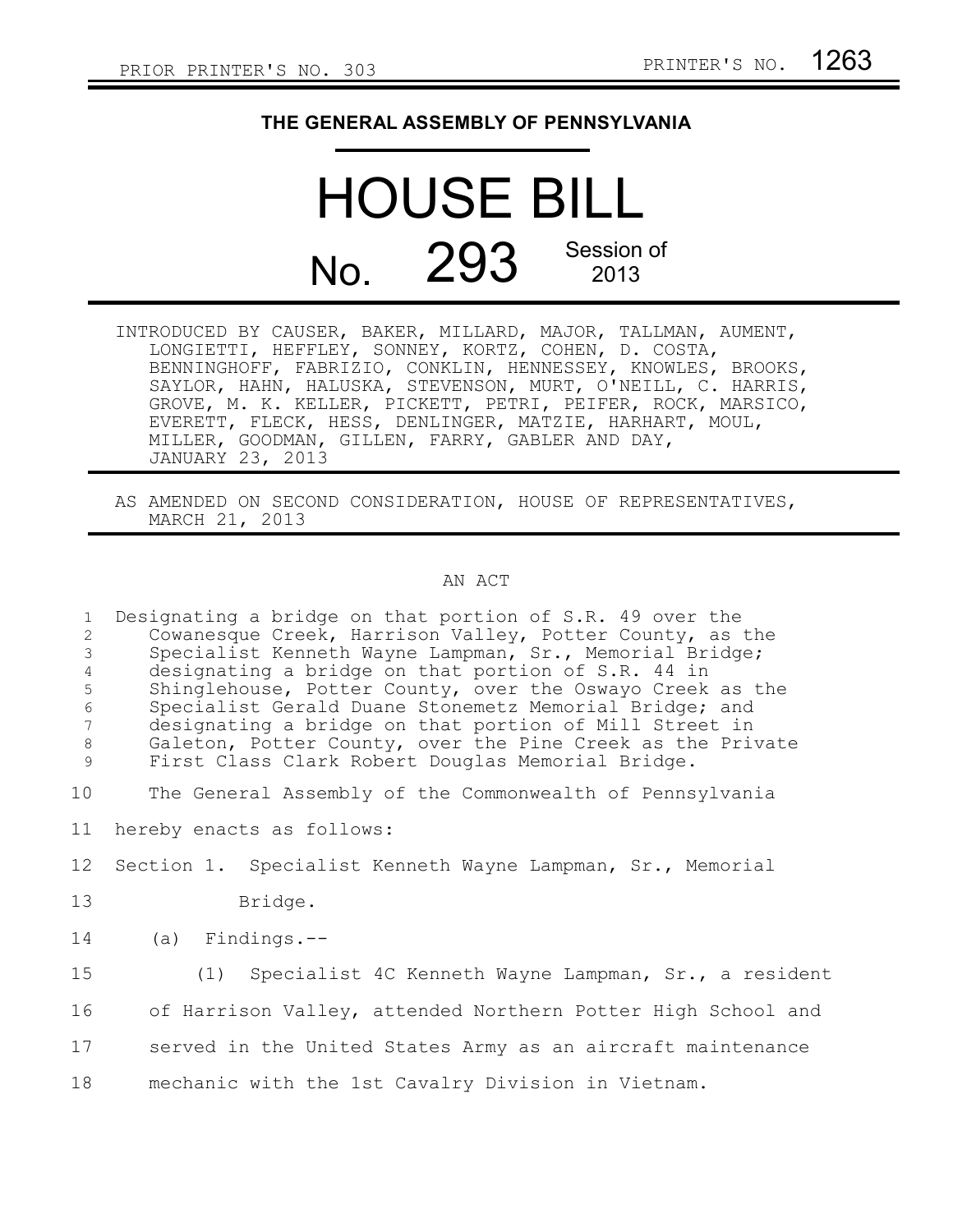(2) While bravely serving his country, Specialist 4C Lampman was killed on March 5, 1967, when his helicopter crashed in Vietnam. 1 2 3

(b) Designation.--The bridge located on S.R. 49 at segment 460 offset 1188 1088 in Harrison Valley, Potter County, over the **<--** Cowanesque Creek is hereby designated the Specialist Kenneth Wayne Lampman, Sr., Memorial Bridge. 4 5 6 7

(c) Signs.--The Department of Transportation shall erect and maintain appropriate signs displaying the name of the bridge to traffic in both directions on the bridge. 8 9 10

Section 2. Specialist Gerald Duane Stonemetz Memorial Bridge. 11

(a) Findings.-- 12

(1) United States Army Specialist 4 Gerald Duane Stonemetz of Shinglehouse was killed on January 8, 1969, while serving his country in Vietnam. 13 14 15

(2) Specialist 4 Stonemetz was awarded the Army Commendation Medal, the National Defense Medal, Vietnam Service Medal, Vietnam Campaign Ribbon and Marksman Badge with rifle bar. 16 17 18 19

(b) Designation.--The bridge located on S.R. 44 segment 1090 OFFSET 0093 in Shinglehouse Borough, Potter County, over the Oswayo Creek is hereby designated the Specialist Gerald Duane Stonemetz Memorial Bridge. **<--** 20 21 22 23

(c) Signs.--The Department of Transportation shall erect and maintain appropriate signs displaying the name of the bridge to traffic in both directions on the bridge. 24 25 26

Section 3. Private First Class Clark Robert Douglas Memorial 27

Bridge. 28

(a) Findings.-- 29

(1) Private First Class Clark Robert Douglas graduated 20130HB0293PN1263 - 2 -30